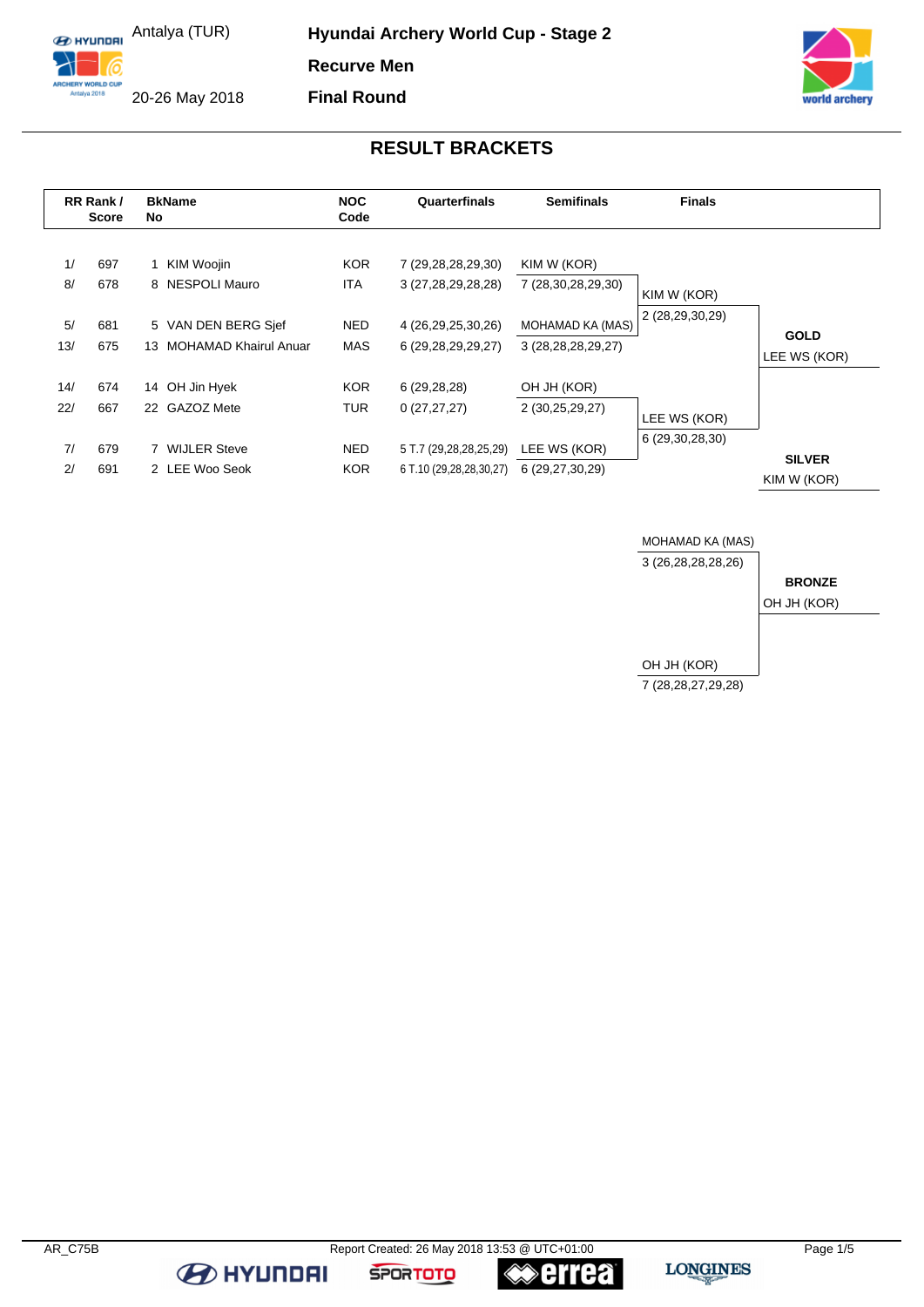**E** HYUNDELLAND Antalya (TUR)

6

ARCHERY WORLD CUP

20-26 May 2018



# **RESULT BRACKETS**

|            | RR Rank/<br><b>Score</b> | No | <b>BkName</b>                               | <b>NOC</b><br>Code       | 1/48<br>Elimin. Round                             | 1/24<br>Elimin. Round               | 1/16<br>Elimin. Round                      | 1/8<br>Elimin. Round                   | Quarterfinals          |
|------------|--------------------------|----|---------------------------------------------|--------------------------|---------------------------------------------------|-------------------------------------|--------------------------------------------|----------------------------------------|------------------------|
|            |                          |    |                                             |                          |                                                   |                                     |                                            |                                        |                        |
| 1/         | 697                      |    | 1 KIM Woojin<br>pre-seeded in 1/16th        | <b>KOR</b>               |                                                   | KIM W (KOR)                         |                                            |                                        |                        |
|            |                          |    |                                             |                          |                                                   |                                     | KIM W (KOR)                                |                                        |                        |
|            |                          |    |                                             |                          |                                                   | -Bye-                               | 6 (30,29,28,30)                            |                                        |                        |
|            |                          |    |                                             |                          |                                                   |                                     |                                            | KIM W (KOR)                            |                        |
|            |                          |    |                                             |                          |                                                   |                                     |                                            | 6 (29, 29, 30, 28)                     |                        |
| 33/<br>80/ | 662<br>645               |    | 33 HAVELKO Yuriy<br>80 TSARANKOU Sviataslau | <b>UKR</b><br><b>BLR</b> | 5 T.9 (27,28,27,25,27)<br>6 T.10 (27,28,24,26,27) | TSARANKOU S (BLR)                   |                                            |                                        |                        |
|            |                          |    |                                             |                          |                                                   | 7 (28, 28, 28, 27)                  | TSARANKOU S (BLR)                          |                                        |                        |
| 81/        | 645                      |    | 81 WEISS Johan                              | <b>DEN</b>               | 6 T.9* (27,28,28,26,29)                           | WEISS J (DEN)                       | 2 (28,28,28,30)                            |                                        |                        |
| 32/        | 662                      |    | 32 ACHA Pablo                               | <b>ESP</b>               | 5 T.9 (29,27,28,29,28)                            | 1 (26,25,28,23)                     |                                            |                                        | KIM W (KOR)            |
|            |                          |    |                                             |                          |                                                   |                                     |                                            |                                        | 7 (29,28,28,29,30)     |
| 17/        | 672                      |    | 17 NOR HASRIN Muhammad Akmal                | MAS                      | 6 (29,28,28)                                      | NOR HASRIN MA (MAS)                 |                                            |                                        |                        |
| 96/        | 636                      |    | 96 RUFER Thomas                             | SUI                      | 0(26, 27, 26)                                     | 6 (28,27,28,26,30)                  | NOR HASRIN MA (MAS)                        |                                        |                        |
| 65/        | 649                      |    | 65 KLEIN Joe                                | <b>LUX</b>               | 5 T.9 (28,27,28,29,27)                            | <b>GANKIN D (KAZ)</b>               | 6 (26,29,26,30,28)                         |                                        |                        |
| 48/        | 654                      |    | 48 GANKIN Denis                             | KAZ                      | 6 T.10 (26,28,28,27,29)                           | 4 (28, 28, 27, 26, 26)              |                                            |                                        |                        |
|            |                          |    |                                             |                          |                                                   |                                     |                                            | NOR HASRIN MA (MAS)<br>2 (27,30,29,27) |                        |
| 49/        | 653                      | 49 | <b>OGRODOWCZYK Mateusz</b>                  | POL                      | 6 (26,27,27,29,28)                                | OGRODOWCZYK M (POL)                 |                                            |                                        |                        |
| 64/        | 649                      |    | 64 KAMARUDDIN Haziq                         | MAS                      | 4 (28, 27, 27, 28, 25)                            | 3 (27, 27, 24, 29, 28)              | <b>HUSTON P (GBR)</b>                      |                                        |                        |
| 97/        | 636                      |    | 97 PKHAKADZE Lasha                          | GEO                      | 0(28, 27, 25)                                     | <b>HUSTON P (GBR)</b>               | 4 (27, 25, 27, 25, 25)                     |                                        |                        |
| 16/        | 673                      |    | 16 HUSTON Patrick                           | GBR                      | 6(30, 28, 28)                                     | 7 (27,28,26,27,30)                  |                                            |                                        |                        |
|            |                          |    |                                             |                          |                                                   |                                     |                                            |                                        |                        |
| 9/         | 677                      |    | 9 IM Dong Hyun                              | <b>KOR</b>               | 6 (30,29,28)                                      | IM DH (KOR)                         |                                            |                                        |                        |
| 104/       | 629                      |    | 104 EDWAR Alek                              | <b>INA</b>               | 0(24,25,27)                                       | 3 (27,27,28,26,27)                  | WISE A (GBR)                               |                                        |                        |
|            |                          |    |                                             |                          |                                                   |                                     | 0(26, 27, 25)                              |                                        |                        |
| 57/<br>56/ | 651<br>651               |    | 57 WISE Alex<br>56 GSTOETTNER Andreas       | GBR<br>AUT               | 6 (26,27,29,28,27)<br>4 (27,27,29,27,23)          | WISE A (GBR)<br>7 (28,27,26,28,28)  |                                            |                                        |                        |
|            |                          |    |                                             |                          |                                                   |                                     |                                            | JAO TY (TPE)                           |                        |
| 41/        | 657                      |    | 41 LIAHUSHEV Alexander                      | <b>BLR</b>               |                                                   | 6 (28,28,28,27)   LIAHUSHEV A (BLR) |                                            | 0(24, 27, 24)                          |                        |
| 72/        | 646                      |    | 72 PIFARRE TRUJILLO Miguel                  | <b>ESP</b>               | 2(27, 28, 26, 27)                                 | 5 T.8 (29,27,24,26,29)              | JAO TY (TPE)                               |                                        |                        |
|            |                          |    |                                             |                          |                                                   |                                     | 6 (29,29,28)                               |                                        |                        |
| 89/        | 641                      |    | 89 ANDERSSON Jonathan                       | SWE                      | 3 (29, 24, 27, 23, 27)                            | JAO TY (TPE)                        |                                            |                                        |                        |
| 24/        | 666                      |    | 24 JAO Ting-Yu                              | <b>TPE</b>               | 7 (27,28,27,25,28)                                | 6 T.10 (28,28,24,29,27)             |                                            |                                        | <b>NESPOLI M (ITA)</b> |
| 25/        | 665                      |    | 25 VAN TONGEREN Jan                         | <b>NED</b>               | 6 (27,28,29,28)                                   | VAN TONGEREN J (NED)                |                                            |                                        | 3 (27,28,29,28,28)     |
| 88/        | 641                      |    | 88 MESTVIRISHVILI Zurab                     | GEO                      | 2 (28,24,25,27)                                   | 6 (30, 29, 27, 28, 29)              |                                            |                                        |                        |
|            |                          |    |                                             |                          |                                                   |                                     | VAN TONGEREN J (NED)<br>4 (27,27,30,28,24) |                                        |                        |
| 73/        | 646                      |    | 73 KLEIN Pit                                | LUX                      | 0(24,25,25)                                       | DANIEL L (FRA)                      |                                            |                                        |                        |
| 40/        | 657                      |    | 40 DANIEL Lucas                             | <b>FRA</b>               | 6(25, 27, 30)                                     | 4 (27, 28, 27, 29, 29)              |                                            | <b>NESPOLI M (ITA)</b>                 |                        |
|            |                          |    |                                             |                          |                                                   |                                     |                                            | 6 (25,29,29)                           |                        |
|            |                          |    |                                             |                          |                                                   | -Bye-                               |                                            |                                        |                        |
|            |                          |    |                                             |                          |                                                   |                                     | NESPOLI M (ITA)                            |                                        |                        |
|            |                          |    | pre-seeded in 1/16th                        |                          |                                                   | <b>NESPOLI M (ITA)</b>              | 6 (27, 28, 29, 28, 27)                     |                                        |                        |
| 8/         | 678                      |    | 8 NESPOLI Mauro                             | <b>ITA</b>               |                                                   |                                     |                                            |                                        |                        |
| AR_C75A    |                          |    |                                             |                          | Report Created: 26 May 2018 13:53 @ UTC+01:00     |                                     |                                            |                                        | Page 2/5               |

**Serrea** 

**SPORTOTO** 

**LONGINES** 

**EXPLAINATION**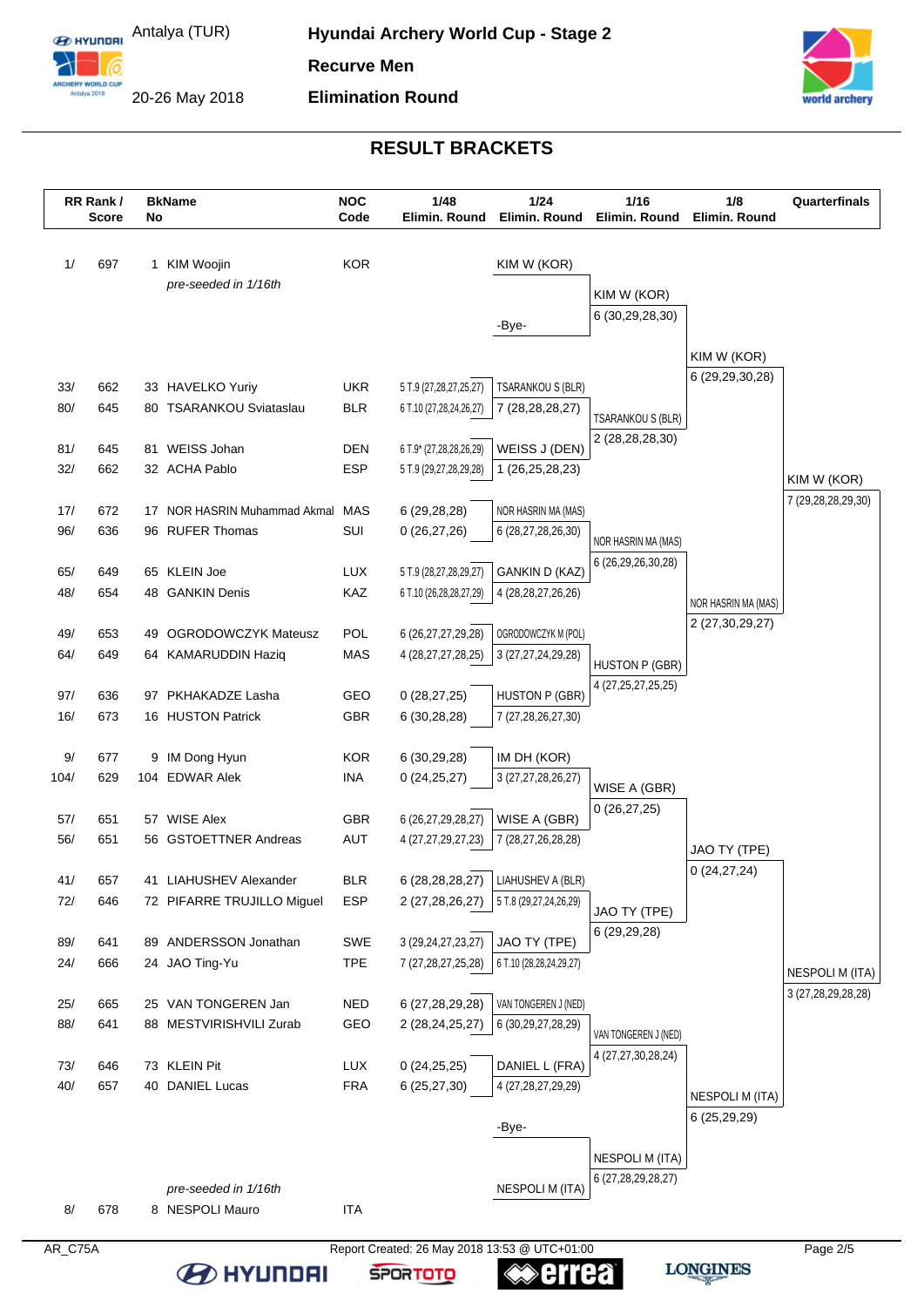**E** HYUNDRI Antalya (TUR)

6 CHERY WORLD CUR<br>Antalya 2018

20-26 May 2018



# **RESULT BRACKETS**

|            | RR Rank/<br><b>Score</b> | No | <b>BkName</b>                             | <b>NOC</b><br>Code       | 1/48<br>Elimin. Round                         | 1/24<br>Elimin. Round      | 1/16<br>Elimin. Round         | 1/8<br>Elimin. Round       | Quarterfinals          |
|------------|--------------------------|----|-------------------------------------------|--------------------------|-----------------------------------------------|----------------------------|-------------------------------|----------------------------|------------------------|
| 5/         | 681                      |    | 5 VAN DEN BERG Sjef                       | <b>NED</b>               |                                               | VAN DEN BERG S (NED)       |                               |                            |                        |
|            |                          |    | pre-seeded in 1/16th                      |                          |                                               |                            | VAN DEN BERG S (NED)          |                            |                        |
|            |                          |    |                                           |                          |                                               |                            | 6 (29,30,28)                  |                            |                        |
|            |                          |    |                                           |                          |                                               | -Bye-                      |                               |                            |                        |
|            |                          |    |                                           |                          |                                               |                            |                               | VAN DEN BERG S (NED)       |                        |
| 37/        | 658                      |    | 37 CHIRAULT Thomas                        | <b>FRA</b>               | 6(26, 28, 28)                                 | CHIRAULT T (FRA)           |                               | 6 T.9 (30, 28, 27, 29, 28) |                        |
| 76/        | 646                      |    | 76 OLARU Dan                              | MDA                      | 0(24,26,26)                                   | 0(26,26,21)                |                               |                            |                        |
|            |                          |    |                                           |                          |                                               |                            | WEI CH (TPE)<br>0(28, 28, 27) |                            |                        |
| 85/        | 642                      |    | 85 PRILEPOV Anton                         | <b>BLR</b>               | 5 T.9 (26,28,25,27,28)                        | WEI CH (TPE)               |                               |                            |                        |
| 28/        | 663                      |    | 28 WEI Chun-Heng                          | <b>TPE</b>               | 6 T.X (26,28,20,27,30)                        | 6(27, 27, 27)              |                               |                            | VAN DEN BERG S (NED)   |
| 21/        | 668                      |    | 21 D'ALMEIDA Marcus                       | <b>BRA</b>               | 6 (28,29,28,28)                               | D'ALMEIDA M (BRA)          |                               |                            | 4 (26,29,25,30,26)     |
| 92/        | 639                      |    | 92 SAIDIYEV Oibek                         | KAZ                      | 2 (24, 29, 26, 28)                            | 6 (28,29,29)               |                               |                            |                        |
|            |                          |    |                                           |                          |                                               |                            | D'ALMEIDA M (BRA)             |                            |                        |
| 69/        | 647                      |    | 69 PIIPPO Samuli                          | <b>FIN</b>               | 6 (29,28,29,28)                               | PIIPPO S (FIN)             | 7 (30,27,28,30)               |                            |                        |
| 44/        | 655                      |    | 44 ABDULLIN IIfat                         | KAZ                      | 2 (28,29,28,26)                               | 0(26, 23, 27)              |                               | D'ALMEIDA M (BRA)          |                        |
|            |                          |    |                                           |                          |                                               |                            |                               | 5 T.7 (29,27,28,29,29)     |                        |
| 53/<br>60/ | 653<br>650               |    | 53 TSYDYPOV Erdem<br>60 FRANGILLI Michele | <b>RUS</b><br><b>ITA</b> | 1 (26, 24, 27, 24)                            | FRANGILLI M (ITA)          |                               |                            |                        |
|            |                          |    |                                           |                          | 7 (27, 29, 27, 26)                            | 2 (26,29,26,23)            | AGATHA RE (INA)               |                            |                        |
| 101/       | 631                      |    | 101 BAGUS SUBEKTI Okka                    | <b>INA</b>               | 4 (28,26,28,28,29)                            | <b>AGATHA RE (INA)</b>     | 1 (27,27,26,28)               |                            |                        |
| 12/        | 675                      |    | 12 AGATHA Riau Ega                        | <b>INA</b>               | 6 (30,28,28,27,29)                            | 6 (29,27,28,28)            |                               |                            |                        |
|            |                          |    |                                           |                          |                                               |                            |                               |                            |                        |
| 13/        | 675                      |    | 13 MOHAMAD Khairul Anuar                  | <b>MAS</b>               | 6 (27,29,28)                                  | MOHAMAD KA (MAS)           |                               |                            |                        |
| 100/       | 634                      |    | 100 SAJEEV De Silva                       | SRI                      | 0(24,26,26)                                   | 7 (29,30,28,28)            | MOHAMAD KA (MAS)              |                            |                        |
| 61/        | 650                      |    | 61 STRAJHAR Gasper                        | <b>SLO</b>               | 4 (29, 25, 27, 28, 27)                        | STEFANOVIC N (SRB)         | 6 (29,28,29)                  |                            |                        |
| 52/        | 653                      |    | 52 STEFANOVIC Nikola                      | <b>SRB</b>               | 6 (27,27,30,28,27)                            | 1 (29, 23, 27, 24)         |                               |                            |                        |
|            |                          |    |                                           |                          |                                               |                            |                               | MOHAMAD KA (MAS)           |                        |
| 45/        | 655                      | 45 | PASQUALUCCI David                         | <b>ITA</b>               | 7 (26,28,29,27,28)                            | <b>PASQUALUCCI D (ITA)</b> |                               | 6 (27,29,29,30)            |                        |
| 68/        | 648                      |    | 68 CHOUDHARY Jagdish                      | <b>IND</b>               | 3 (30,27,28,27,26)                            | 6 (29,25,29,29)            | PASQUALUCCI D (ITA)           |                            |                        |
|            |                          |    |                                           |                          |                                               |                            | 0(28, 27, 27)                 |                            |                        |
| 93/        | 639                      |    | 93 BROEKSMA Gijs                          | <b>NED</b>               | 2 (27,28,28,26)                               | KOZHIN A (RUS)             |                               |                            |                        |
| 20/        | 670                      | 20 | KOZHIN Alexander                          | <b>RUS</b>               | 6 (27,29,28,28)                               | 2 (28,29,28,26)            |                               |                            | MOHAMAD KA (MAS)       |
| 29/        | 662                      |    | 29 MUSSAYEV Sanzhar                       | KAZ                      | 6(28, 28, 29)                                 | MUSSAYEV S (KAZ)           |                               |                            | 6 (29, 28, 29, 29, 27) |
| 84/        | 642                      |    | 84 HENCKELS Jeff                          | LUX                      | 0(25, 27, 28)                                 | 6 (29,26,26,29)            |                               |                            |                        |
|            |                          |    |                                           |                          |                                               |                            | MUSSAYEV S (KAZ)              |                            |                        |
| 77/        | 645                      |    | 77 LUO Wei-Min                            | <b>TPE</b>               | 6 T.10,10 (26,27,27,27,25)                    | LUO WM (TPE)               | 6 T.8* (28,28,28,28,25)       |                            |                        |
| 36/        | 658                      |    | 36 TANG Chih-Chun                         | <b>TPE</b>               | 5 T.10,9 (27,26,27,26,26)                     | 2 (27,27,25,26)            |                               | MUSSAYEV S (KAZ)           |                        |
|            |                          |    |                                           |                          |                                               |                            |                               | 2 (29, 28, 28, 27)         |                        |
|            |                          |    |                                           |                          |                                               | -Bye-                      |                               |                            |                        |
|            |                          |    |                                           |                          |                                               |                            | ELLISON B (USA)               |                            |                        |
|            |                          |    | pre-seeded in 1/16th                      |                          |                                               | ELLISON B (USA)            | 5 T.8 (28,28,28,28,25)        |                            |                        |
| 4/         | 681                      |    | 4 ELLISON Brady                           | <b>USA</b>               |                                               |                            |                               |                            |                        |
|            |                          |    |                                           |                          |                                               |                            |                               |                            |                        |
| AR_C75A    |                          |    |                                           |                          | Report Created: 26 May 2018 13:53 @ UTC+01:00 |                            |                               |                            | Page 3/5               |

**Serrea EXPLAINATION SPORTOTO**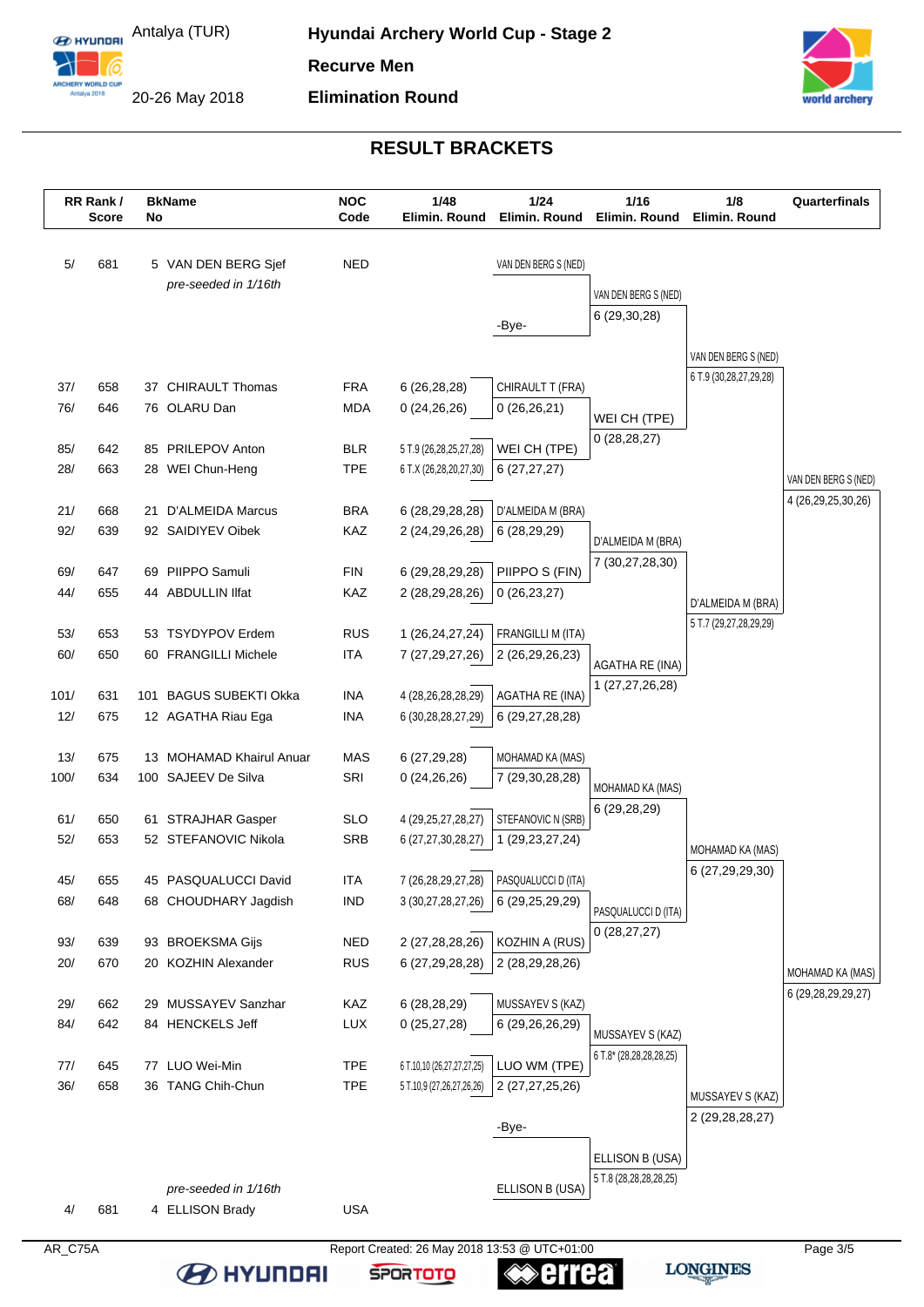**E** HYUNDELLAND Antalya (TUR)

6

ARCHERY WORLD CUP

20-26 May 2018

**EXPLAINATION** 



# **RESULT BRACKETS**

|            | RR Rank/<br><b>Score</b> | No | <b>BkName</b>                                               | <b>NOC</b><br>Code | 1/48<br>Elimin. Round                         | 1/24<br>Elimin. Round              | 1/16<br>Elimin. Round             | 1/8<br>Elimin. Round | Quarterfinals               |
|------------|--------------------------|----|-------------------------------------------------------------|--------------------|-----------------------------------------------|------------------------------------|-----------------------------------|----------------------|-----------------------------|
| 3/         | 683                      |    | 3 VALLADONT Jean-Charles                                    | <b>FRA</b>         |                                               | VALLADONT JC (FRA)                 |                                   |                      |                             |
|            |                          |    | pre-seeded in 1/16th                                        |                    |                                               |                                    |                                   |                      |                             |
|            |                          |    |                                                             |                    |                                               |                                    | VALLADONT JC (FRA)                |                      |                             |
|            |                          |    |                                                             |                    |                                               | -Bye-                              | 4 (28,25,29,27,26)                |                      |                             |
|            |                          |    |                                                             |                    |                                               |                                    |                                   | MAT (CHN)            |                             |
|            |                          |    |                                                             |                    |                                               |                                    |                                   | 2 (27,29,28,28)      |                             |
| 35/        | 660                      |    | 35 MA Tianci<br>78 FERNANDEZ Antonio                        | <b>CHN</b>         | 7 (28,26,26,28,27)                            | MAT (CHN)                          |                                   |                      |                             |
| 78/        | 645                      |    |                                                             | <b>ESP</b>         | 3 (26,29,26,27,26)                            | 6 (29,27,27,28)                    | MAT (CHN)                         |                      |                             |
| 83/        | 643                      |    | 83 KARAGEORGIOU Alexandros                                  | GRE                | 0(28, 27, 25)                                 | PLIHON P (FRA)                     | 6 (27,27,26,29,28)                |                      |                             |
| 30/        | 662                      |    | 30 PLIHON Pierre                                            | <b>FRA</b>         | 6(30,29,27)                                   | 2 (27, 28, 24, 27)                 |                                   |                      |                             |
|            |                          |    |                                                             |                    |                                               |                                    |                                   |                      | OH JH (KOR)<br>6 (29,28,28) |
| 19/        | 670                      |    | 19 KAHLLUND Florian                                         | GER                | 7 (28,29,28,28)                               | KAHLLUND F (GER)                   |                                   |                      |                             |
| 94/        | 637                      |    | 94 GULACAR Ibrahim Ethem                                    | <b>TUR</b>         | 1 (26,26,28,26)                               | 6 (28,29,28,28)                    | KAHLLUND F (GER)                  |                      |                             |
| 67/        | 649                      |    | 67 TEKONIEMI Antti                                          | <b>FIN</b>         | 5 T.8 (29,29,27,26,27)                        | <b>BIZJAK R (SLO)</b>              | 0(25,25,28)                       |                      |                             |
| 46/        | 655                      |    | 46 BIZJAK Rok                                               | <b>SLO</b>         | 6 T.10 (26,25,29,27,27)                       | 2 (26,28,29,27)                    |                                   |                      |                             |
|            |                          |    |                                                             |                    |                                               |                                    |                                   | OH JH (KOR)          |                             |
| 51/        | 653                      |    | 51 MAKHNENKO Artem                                          | <b>RUS</b>         | 0(25,25,28)                                   | SCHMITZ C (GER)                    |                                   | 6 (29, 29, 28, 29)   |                             |
| 62/        | 650                      |    | 62 SCHMITZ Carlo                                            | GER                | 6(27, 27, 29)                                 | 0(28, 25, 26)                      | OH JH (KOR)                       |                      |                             |
|            |                          |    |                                                             |                    |                                               |                                    | 6 (29,30,30)                      |                      |                             |
| 99/        | 634                      | 99 | <b>MAYR Camilo</b>                                          | GER                | 4 (29, 28, 27, 29, 27)                        | OH JH (KOR)                        |                                   |                      |                             |
| 14/        | 674                      |    | 14 OH Jin Hyek                                              | <b>KOR</b>         | 6 (28,28,29,30,27)                            | 6 (29,28,29)                       |                                   |                      |                             |
| 11/        | 676                      |    | 11 DAS Atanu                                                | <b>IND</b>         | 6 (26,29,30,28)                               | DAS A (IND)                        |                                   |                      |                             |
| 102/       | 630                      |    | 102 MARCU Razvan                                            | <b>ROU</b>         | 2 (27, 24, 27, 25)                            | 6 T.10 (29,28,28,26,26)            |                                   |                      |                             |
|            |                          |    |                                                             |                    |                                               |                                    | DAS A (IND)<br>4 (30,29,28,29,28) |                      |                             |
| 59/        | 651                      | 59 | <b>SINGH Sukhchain</b>                                      | <b>IND</b>         | 6(26, 28, 30)                                 | SINGH S (IND)                      |                                   |                      |                             |
| 54/        | 652                      |    | 54 MAKAREVYCH Sergii                                        | <b>UKR</b>         | 0(25, 27, 28)                                 | 5 T.9 (26,28,29,28,25)             |                                   | GAZOZ M (TUR)        |                             |
|            |                          |    |                                                             |                    |                                               | 4 (26,29,25,30,25) ASHRAFI S (IRI) |                                   | 6 (26,29,28,29,28)   |                             |
| 43/<br>70/ | 656<br>647               |    | 43 ZOLKEPELI Muhamad Zarif Syahiir MAS<br>70 ASHRAFI Sadegh | <b>IRI</b>         | 6 (27,24,28,26,28)                            | 0(25, 25, 25)                      |                                   |                      |                             |
|            |                          |    |                                                             |                    |                                               |                                    | GAZOZ M (TUR)                     |                      |                             |
| 91/        | 639                      |    | 91 MORGAN Ashe                                              | GBR                | 2 (28,28,27,28)                               | GAZOZ M (TUR)                      | 6 (26,29,28,30,29)                |                      |                             |
| 22/        | 667                      |    | 22 GAZOZ Mete                                               | <b>TUR</b>         | 6 (28,30,28,28)                               | 6(27, 28, 27)                      |                                   |                      | GAZOZ M (TUR)               |
|            |                          |    |                                                             |                    |                                               |                                    |                                   |                      | 0(27, 27, 27)               |
| 27/        | 663                      |    | 27 XU Tianyu                                                | <b>CHN</b>         | 6 (28,29,29)                                  | <b>XUT (CHN)</b>                   |                                   |                      |                             |
| 86/        | 641                      |    | 86 PIRALI NAJAFABADI Amin                                   | <b>IRI</b>         | 0(25, 24, 24)                                 | 5 T.9 (28,28,28,28,25)             | WILLIAMS J (USA)                  |                      |                             |
| 75/        | 646                      |    | 75 NAPLOSZEK Slawomir                                       | POL                | 1 (26,25,26,28)                               | WILLIAMS J (USA)                   | 3 (27, 28, 27, 28, 27)            |                      |                             |
| 38/        | 658                      |    | 38 WILLIAMS Jack                                            | <b>USA</b>         | 7 (26,28,29,29)                               | 6 T.X (28,27,26,29,28)             |                                   |                      |                             |
|            |                          |    |                                                             |                    |                                               |                                    |                                   | DUENAS C (CAN)       |                             |
|            |                          |    |                                                             |                    |                                               | -Bye-                              |                                   | 4 (27,27,28,28,28)   |                             |
|            |                          |    |                                                             |                    |                                               |                                    | DUENAS C (CAN)                    |                      |                             |
|            |                          |    |                                                             |                    |                                               |                                    | 7 (27,29,27,28,30)                |                      |                             |
| 6/         | 680                      |    | pre-seeded in 1/16th                                        | CAN                |                                               | DUENAS C (CAN)                     |                                   |                      |                             |
|            |                          |    | 6 DUENAS Crispin                                            |                    |                                               |                                    |                                   |                      |                             |
| AR_C75A    |                          |    |                                                             |                    | Report Created: 26 May 2018 13:53 @ UTC+01:00 |                                    |                                   |                      | Page 4/5                    |

**Serrea** 

**SPORTOTO**